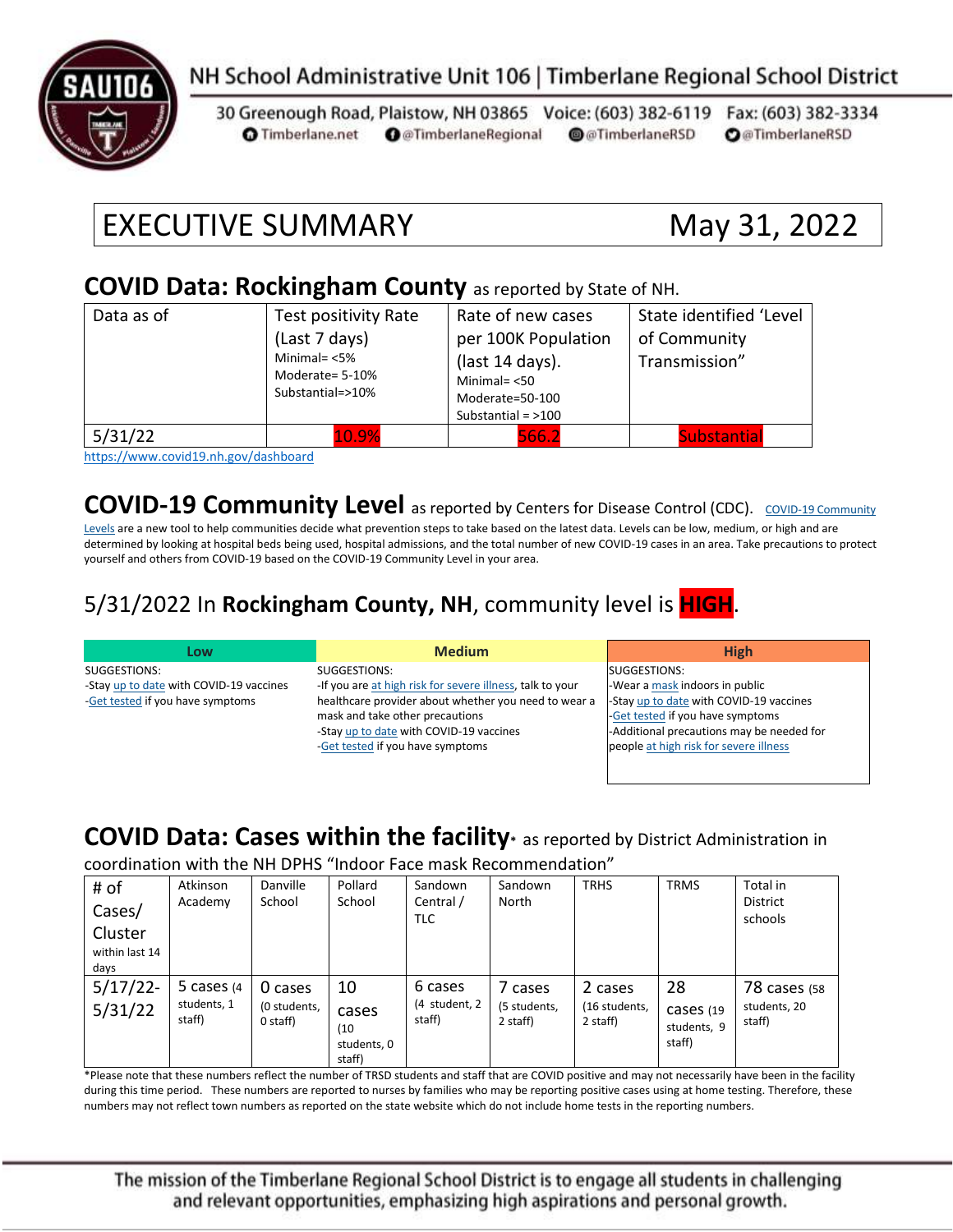



30 Greenough Road, Plaistow, NH 03865 Voice: (603) 382-6119 Fax: (603) 382-3334 **O** Timberlane.net **O** @TimberlaneRegional @@TimberlaneRSD **O**@TimberlaneRSD

### **COVID Data: County and Local towns** as reported by State of NH and to inform TRSD

stakeholders.

|                                     | Data as of 5/31/22                              |                                                                |                                                                |                               |                                                  |  |
|-------------------------------------|-------------------------------------------------|----------------------------------------------------------------|----------------------------------------------------------------|-------------------------------|--------------------------------------------------|--|
| Geographical<br><b>Distribution</b> | PCR test<br>positivity<br>rate (last 7<br>days) | Antigen and<br>PCR test<br>positivity<br>rate (last 7<br>days) | Rate of new cases<br>per 100K<br>Population (last 14<br>days). | <b>Active Cases</b><br>Total# | Percentage of<br>individuals fully<br>vaccinated |  |
| Atkinson                            | 12.7%                                           | 23.8%                                                          | 831                                                            | 33                            | 56.8%                                            |  |
| Danville                            | 19%                                             | 19.7%                                                          | 594                                                            | 13                            | 50.0%                                            |  |
| Plaistow                            | 12.9%                                           | 15.9%                                                          | 698                                                            | 20                            | 49.0%                                            |  |
| Sandown                             | 6.0%                                            | 5.8%                                                           | 511                                                            | 11                            | 51.2%                                            |  |
| Total 4 towns                       | 12.7%                                           | 16.3%                                                          | 658.5                                                          | 77                            | 51.8%                                            |  |
| Rockingham<br>County                | $9.3\%$                                         | 10.9%                                                          | 566.2                                                          | 757                           | 62.2%                                            |  |

\* "Data Suppressed: For towns with metric counts between 1-4, data limited to protect the privacy of individuals. \*\* "Rate Not Calculated: For towns with cumulative cases between 1-25 in the last 14 days, data limited to protect

the privacy of the infected." Per NH State.

UA- Data unavailable from state website



The mission of the Timberlane Regional School District is to engage all students in challenging and relevant opportunities, emphasizing high aspirations and personal growth.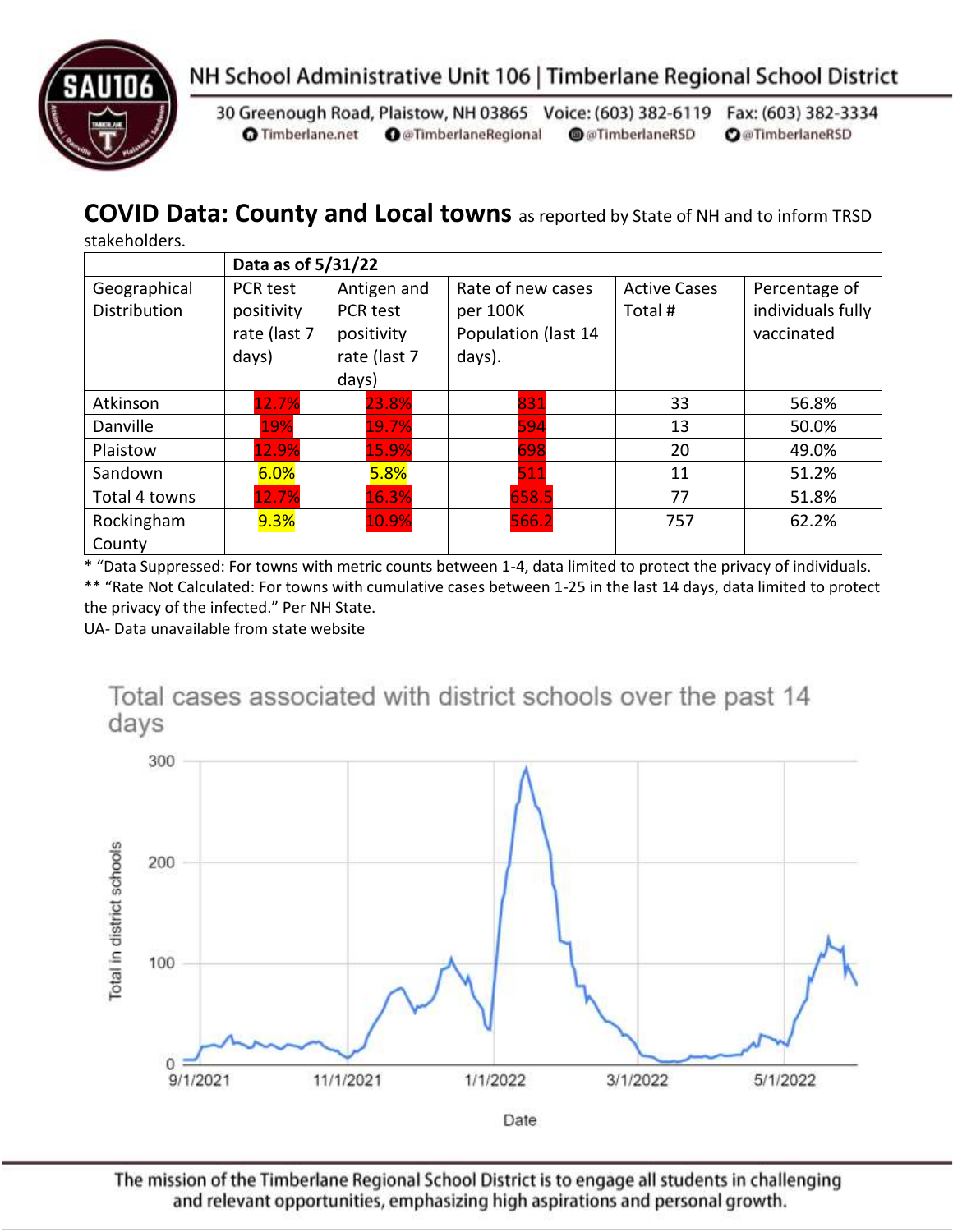

# NH School Administrative Unit 106 | Timberlane Regional School District

30 Greenough Road, Plaistow, NH 03865 Voice: (603) 382-6119 Fax: (603) 382-3334 **O** Timberlane.net **O** @TimberlaneRegional @@TimberlaneRSD **O**@TimberlaneRSD

Rockingham: Community level of transmission- new cases per 100k pop. 14 day avg.



Rockingham County: Test Positivity as a 7 day average



The mission of the Timberlane Regional School District is to engage all students in challenging and relevant opportunities, emphasizing high aspirations and personal growth.